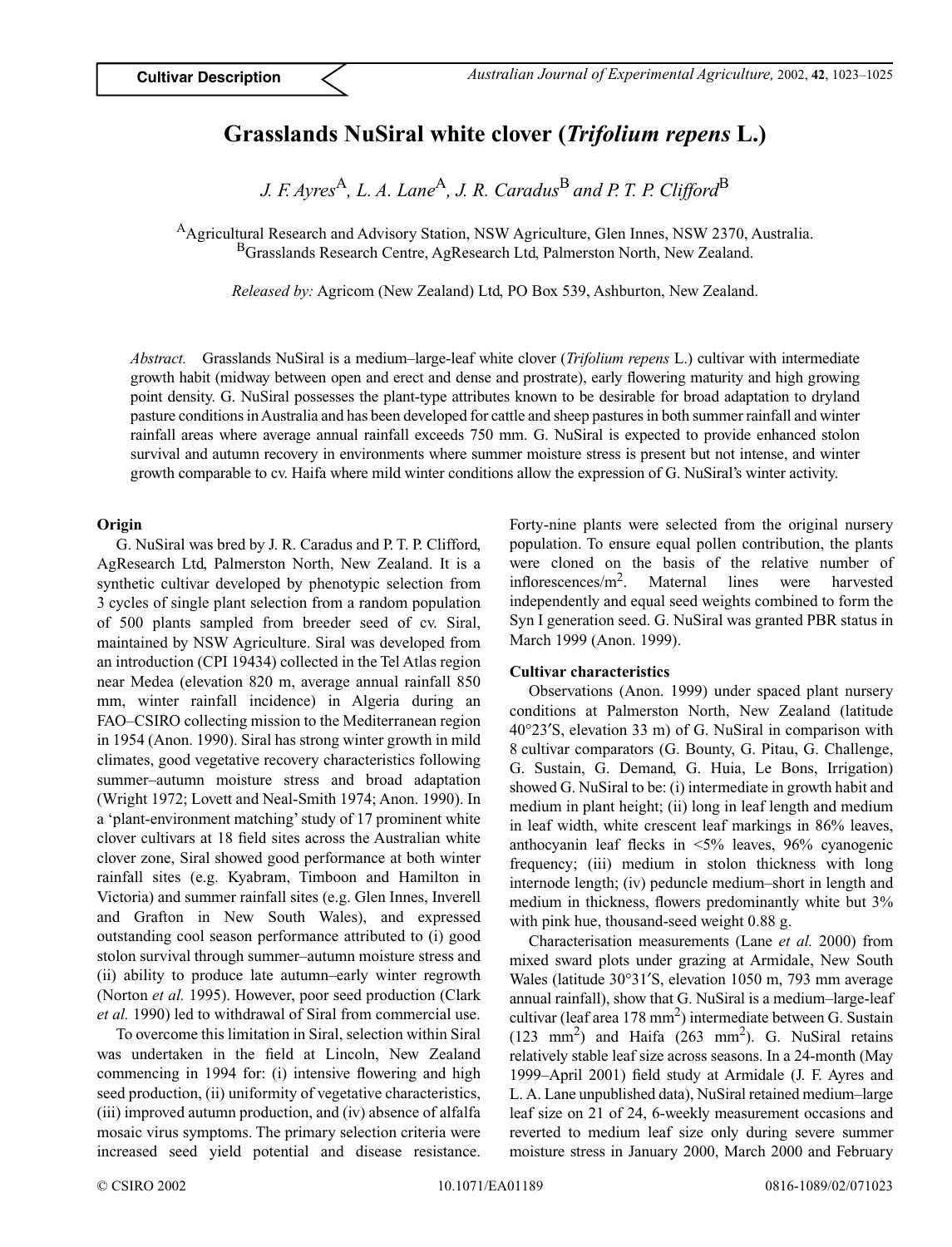2001. White crescent leaf marking is strongly defined in G. NuSiral but is not as pronounced as in Haifa. The stolon thickness of G. NuSiral (2.7 mm) was comparable with large-leaf cultivars like Haifa (2.8 mm), Waverley (2.9 mm) and El lucero (2.7 mm). Notably, the stolon density of G. NuSiral  $(213 \text{ stolons/m}^2)$  was greater than Haifa  $(167 \text{ stolons/m}^2)$  and comparable to G. Sustain  $(213 \text{ stolons/m}^2)$  and Irrigation  $(222 \text{ stolons/m}^2)$ . The growing point density of G. NuSiral (113) was relatively high (Haifa: 73, Waverley: 69, G. Sustain: 102, Irrigation: 102, El lucero: 89, G. Prestige: 140 number/ $m<sup>2</sup>$ ). In the Armidale environment, G. NuSiral expressed exceptionally high seed yield potential as indicated by high flowering prolificacy (G. NuSiral: 687, Haifa: 440, Waverley: 340, G. Sustain: 527, Irrigation: 367, El lucero: 427, Prestige: 627 flowers/ $m^2$ ).

Under dryland conditions in northern New South Wales, G. NuSiral initiates flowering from early October and has a comparable flowering pattern to Haifa; both cultivars are substantially earlier in initiation of flowering and onset of full bloom than G. Huia or G. Sustain (J. F. Ayres and L. A. Lane unpublished data). Accordingly, G. NuSiral is classified as an early season flowering cultivar possessing exceptionally high flowering prolificacy. G. NuSiral is intermediate in presence of cyanogenic glucosides (758 µg HCN/g DM, 82% cyanogenic frequency) and has high digestibility while vegetative (81.1% *in vitro* digestibility) and exhibits a slight decline with onset of phenological maturity (full bloom: 78.4% *in vitro* digestibility, ripe seed stage: 78.6% *in vitro* digestibility) that is characteristic of white clover in the spring primary growth phase (Ayres *et al.* 1998).

#### **Agronomic performance**

In comparison with the original Siral population, the selection program that developed G. NuSiral achieved: 18% improvement in the uniformity of leaf size; 16% reduction in variability of plant habit by removing prostrate/dense stolon variants; 12% improvement in autumn recovery and 16% improvement in early winter growth; 97% increase in seed yield (1240 *v.* 630 kg seed/ha) associated with a 48% increase in flowerhead density (930 *v.* 630 inflorescences/m<sup>2</sup>) and a 35% increase (133.6  $\nu$ ) 98.7 mg seed/inflorescence) in seed yield per inflorescence (P. T. P. Clifford, unpublished data).

G. NuSiral has been evaluated in 2 by 1 m mixed sward (clover–tall fescue) grazed plots (5 reps) at Glen Innes (29°42′S, 1060 m elevation, 847 mm average annual rainfall) and Armidale (30°31′S, 1050 m elevation, 793 mm average annual rainfall) in New South Wales during 1998–2001, and merit tested under APPEC (Australian Plant Production Evaluation Committee) protocols  $(15 \text{ m}^2 \text{ mixed sward})$ grazed plots 26 reps) at Glen Innes, Armidale and Nowra (34°57′S, 109 m elevation, 1153 mm average annual rainfall) against Haifa and G. Huia check cultivars. Merit testing is also occurring at 3 sites in Victoria and in New Zealand, Europe, USA and S. America but data for these sites are presently unavailable.

In the evaluation trials at Glen Innes and Armidale, G. NuSiral out-performed Haifa in early spread (from the planted row) in the establishment year; G. NuSiral achieved 50 cm spread at Armidale and 30 cm spread at Glen Innes compared with 40 cm and 20 cm for Haifa at Armidale and Glen Innes, respectively. In the 2nd growth cycle (March

**Table 1. Seasonal herbage yield (kg DM/ha) of G. NuSiral compared with cultivar checks at three sites in New South Wales: Nowra, Armidale and Glen Innes**

| Nowra      |                     |                     |                                   |         |              |                                       |           |                        |                                 |                                                                      |          |                                              |     |  |
|------------|---------------------|---------------------|-----------------------------------|---------|--------------|---------------------------------------|-----------|------------------------|---------------------------------|----------------------------------------------------------------------|----------|----------------------------------------------|-----|--|
|            | $15.x.97^A$         | 22.viii.97 22.ix.97 |                                   | 30.x.97 | 13.i.98      | 21.v.98                               | 16.vii.98 | 28. viii. 98 17. ix 98 |                                 | 21.x.98                                                              | 25.xi98  |                                              |     |  |
| G. NuSiral | 212                 | 0.12                | 0.31                              | 0.66    | 0.04         | 0.10                                  | 0.16      | 0.09                   | 0.50                            | 0.30                                                                 | 0.24     |                                              |     |  |
| Haifa      | 199                 | 0.15                | 0.36                              | 0.74    | 0.10         | 0.10                                  | 0.26      | 0.13                   | 0.57                            | 0.32                                                                 | 0.20     |                                              |     |  |
| Huia       | 180                 | 0.07                | 0.25                              | 0.36    | 0.04         | 0.10                                  | 0.05      | 0.07                   | 0.39                            | 0.27                                                                 | 0.30     |                                              |     |  |
| $1$ .s.d.  | 48                  | 0.053               | 0.115                             | 0.262   | 0.036        | 0.064                                 | 0.077     | 0.054                  | 0.185                           | 0.156                                                                | 0.220    |                                              |     |  |
|            | Armidale            |                     |                                   |         |              |                                       |           |                        |                                 |                                                                      |          |                                              |     |  |
|            | $9.x.98^B$          |                     | $20.x.98^C$ $23.xi.98^C$ 9.iii.99 |         | $19. v.99^C$ | 28.vi.99                              | 15.ix.99  | 23.xi.99               | $14$ .iv. $00^{\circ}$ 28.vi.00 |                                                                      | 19.ii.00 | 6.xii.00 <sup>C</sup> 21.iii.01 <sup>C</sup> |     |  |
| G. NuSiral | 38                  | 3.1                 | 7.0                               | 0.05    | 8.2          | 5.1                                   | 0.08      | 0.83                   | 4.8                             | 0.07                                                                 | 0.28     | 0.1                                          | 8.9 |  |
| Haifa      | 31                  | 2.5                 | 6.3                               | 0.06    | 6.3          | 4.2                                   | 0.09      | 0.62                   | 4.8                             | 0.02                                                                 | 0.10     | 0.2                                          | 4.1 |  |
| Huia       | 47                  | 2.7                 | 6.3                               | 0.07    | 8.0          | 5.5                                   | 0.04      | 1.34                   | 3.1                             | 0.12                                                                 | 0.38     | 0.2                                          | 5.0 |  |
| l.s.d.     | 6.7                 |                     |                                   | 0.024   |              |                                       | 0.052     | 0.246                  |                                 | 0.052                                                                | 0.166    |                                              |     |  |
| Glen Innes |                     |                     |                                   |         |              |                                       |           |                        |                                 |                                                                      |          |                                              |     |  |
|            | 8.x.98 <sup>B</sup> | $19.x.98^C$         | $23.xi.98^C$ 9.iii.99             |         | $15.x.99^C$  | $29. \text{vi.}99^{\text{C}}$ 7.ix.99 |           | 10.xi.99               |                                 | $12$ .iv.00 <sup>C</sup> 5.vii.00 <sup>C</sup> 5.ix./00 <sup>C</sup> |          | 8.xii.00 <sup>C</sup> 11.iv.01 <sup>C</sup>  |     |  |
| G. NuSiral | 33                  | 3.2                 | 8.5                               | 0.46    | 7.8          | 6.2                                   | 0.12      | 0.42                   | 0.5                             | 1.2                                                                  | 1.1      | 0.9                                          | 0.8 |  |
| Haifa      | 31                  | 3.2                 | 7.0                               | 0.23    | 5.5          | 3.5                                   | 0.10      | 0.36                   | 2.0                             | 2.8                                                                  | 1.8      | 2.0                                          | 1.8 |  |
| Huia       | 29                  | 2.5                 | 6.2                               | 0.38    | 6.5          | 4.0                                   | 0.03      | 0.39                   | 0.3                             | 0.3                                                                  | 0.3      | 0.5                                          | 0.2 |  |
| l.s.d.     | 8.3                 |                     |                                   | 0.114   |              |                                       | 0.038     | 0.177                  |                                 |                                                                      |          |                                              |     |  |
|            |                     |                     |                                   |         |              |                                       |           |                        |                                 |                                                                      |          |                                              |     |  |

Values are means with l.s.d.s for comparing means within columns

A Number of white clover seedlings/m<sup>2</sup>. <sup>B</sup> Number of white clover seedlings per metre length of row.<br><sup>C</sup> Yield rating (0–9 linear scale where 1 is lowest yield, 9 is highest yield) used where insufficient clover herbage